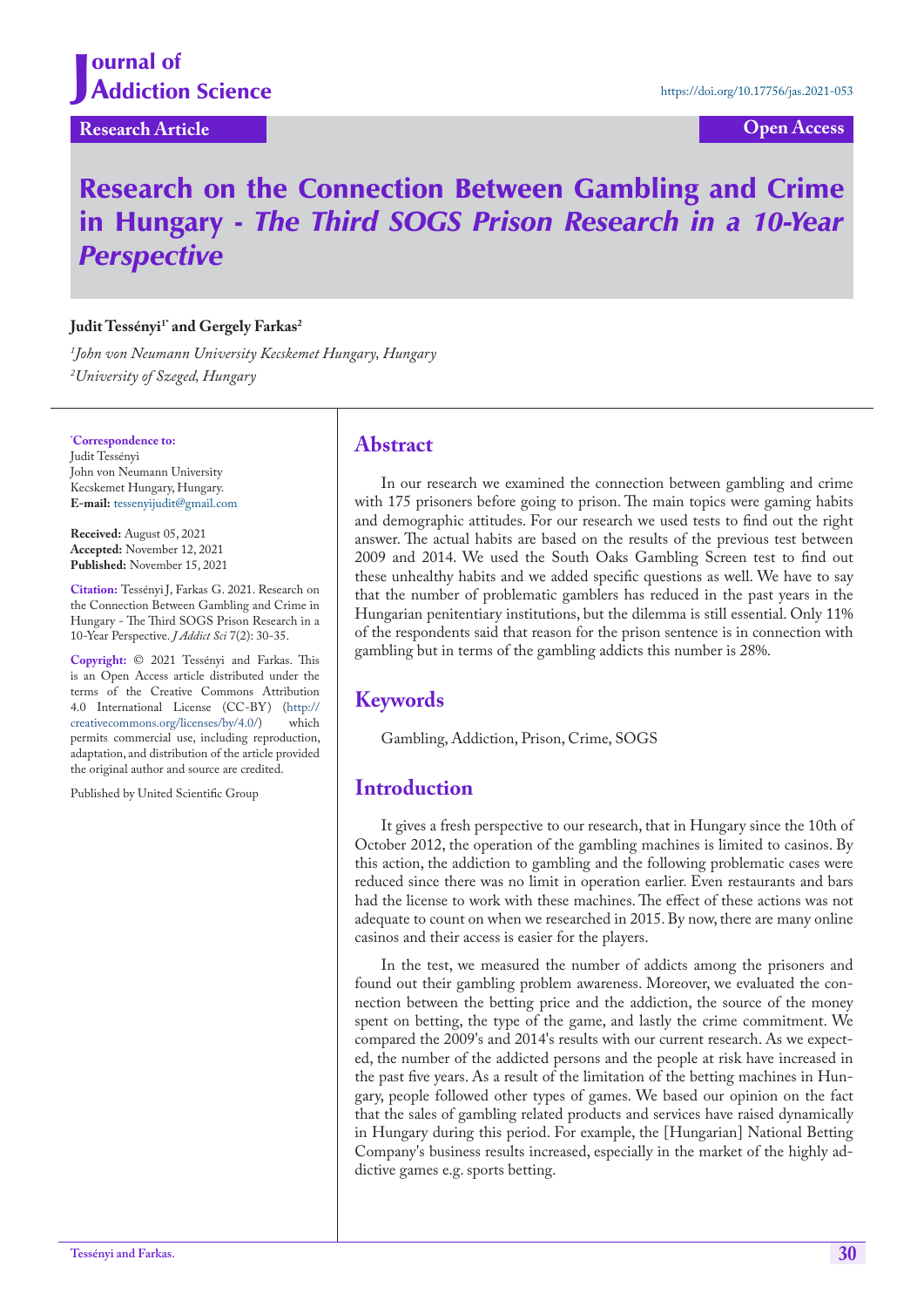In the analysed period the number of previous-arrested people has decreased while the convicts and the ones who are sent to separation have increased by 3277 persons ([Table 1\)](#page-1-0). Altogether we measured a 10.9% increase during the examination period. Data were collected from different types of penitentiary institutions, but this study does not examine differences between types of institutions.

Drew attention to feminisation in gambling [4]. In 2007, 2010, and 2015 the current gaming habits and their changes in Finland were assessed. The outcomes show that while for males gambling is more important than the females. On the other hand, female's participation and problematic cases have increased. Overall, participation in gambling showed an increasing trend (6.6 percentage points, 95% CI 4.9–8.3) be-

<span id="page-1-0"></span>

| Year | Arrested before-<br>hand | Convicted | Compulsion-<br>medical treatment | Referred to<br>foreclosure | Detainee     | Sum    |
|------|--------------------------|-----------|----------------------------------|----------------------------|--------------|--------|
| 2008 | 4.366                    | 10.072    | 183                              | 81                         | $\mathbf{0}$ | 14.702 |
| 2009 | 4.502                    | 10.590    | 186                              | 82                         | $\mathbf{0}$ | 15.360 |
| 2010 | 4.803                    | 11.241    | 174                              | 110                        | $\mathbf{0}$ | 16.328 |
| 2011 | 4,875                    | 12.028    | 180                              | 127                        | $\mathbf{0}$ | 17.210 |
| 2012 | 4.888                    | 11.981    | 182                              | 128                        | $\mathbf{0}$ | 17.179 |
| 2013 | 5.053                    | 12.391    | 183                              | 214                        | $\mathbf{0}$ | 17.841 |
| 2014 | 4.418                    | 13.143    | 177                              | 303                        | $\mathbf{0}$ | 18.041 |
| 2015 | 4.061                    | 13.369    | 186                              | 299                        | 45           | 17.960 |
| 2016 | 3.572                    | 13.565    | 194                              | 235                        | $\mathbf{0}$ | 17.566 |
| 2017 | 2,835                    | 13.390    | 185                              | 367                        | 566          | 17.343 |
| 2018 | 2,694                    | 13.038    | 179                              | 392                        | $\mathbf{0}$ | 16.303 |

The results of other researchers concluded that the problematic or pathetic gambler's rates are shifting. However, among the prisoners, the rates of problematic gamblers are significantly higher than among the [[1\]](#page-5-0) in their work evaluated 12 research results made in the prisons. Furthermore, we would like to highlight three main items from it. Most of their study was created by the SOGS measuring instrument. SOGS had many negative critics in the past years, yet we still cannot use any other application to be comparable with our previous studies. Other studies were based on PGSI (Problem Gambling Severity Index) or EIGHT Gambling Screen. On the other hand, nearly 4000 studies were done and only 4 of them had a separation between genders. Moreover, the classification and number of items and gamers are frequently changing and we have to be careful along with the comparison. [[2\]](#page-5-1). In our study, we separate genders, and it is obvious that gender ratio is an important factor and can be a limitation when comparing studies.

In Japan, similar research was done with the use of SOGS, which detected 38,55% problematic gamers among the 332 male prisoners. That result is significantly higher than the SOGS collection from Banks and its's weighted average separated to items (22.85%). Above the measurement of prevention, they declared that the passion for gambling is in connection with property offence. They considered the crime as a tool, when satisfying their passion for gambling, but this status was not followed by further addiction or emotion-based crimes. In Finland, two prison studies were carried out [3] on 97 prisoners, where the number was only 16,3%, mostly BBGS based. However, most of the time they were sentenced because of property offence.

tween 2007 and 2015 among those surveyed. Between 2007 and 2011, the proportion of female gamblers increased more (7.8 percentage points, 95% CI 5.5–10.4) than that of men (5.4 percentage points, 95% Cl 3.2-7.6). Since 2007, the most popular games have been lotteries, scratch cards and electronic gaming machines (EGMs). Another Finnish research [5] was based on the interview of the penitentiary staff, where they asked them about their knowledge, experience about problematic gambling. The goal was to correct the training, identify the gambling problems, to react to these problems, and for better orientation. Eighty-one percent of the staff considered the gambling problem as a massive question in Finland. In the past ten years, nine out of 10 workers met problematic gambler prisoners. Half of the workers that participated claimed that they have no appropriate training or information about the gambling problems and the questions about it [[6\]](#page-5-2).

## **Methodology**

For our research, the collection of the information was made in 4 Hungarian cities (Kecskemét, Szeged, Eger és Gyula), with their penitentiary institutions, in the October of 2019. In 2014, research was made in Hungarian cities as well (Sándorháza, Mélykút, and Baracska), while research in the 2009's was based on the cities like Tököl, Kecskemét, and Szeged.

In our research that was implemented 5-10 years ago, we used the standard edition of SOGS [[7\]](#page-5-3), and the same listing and content added the supplementary questions. These additions were aimed to find out the reason for the sentence, the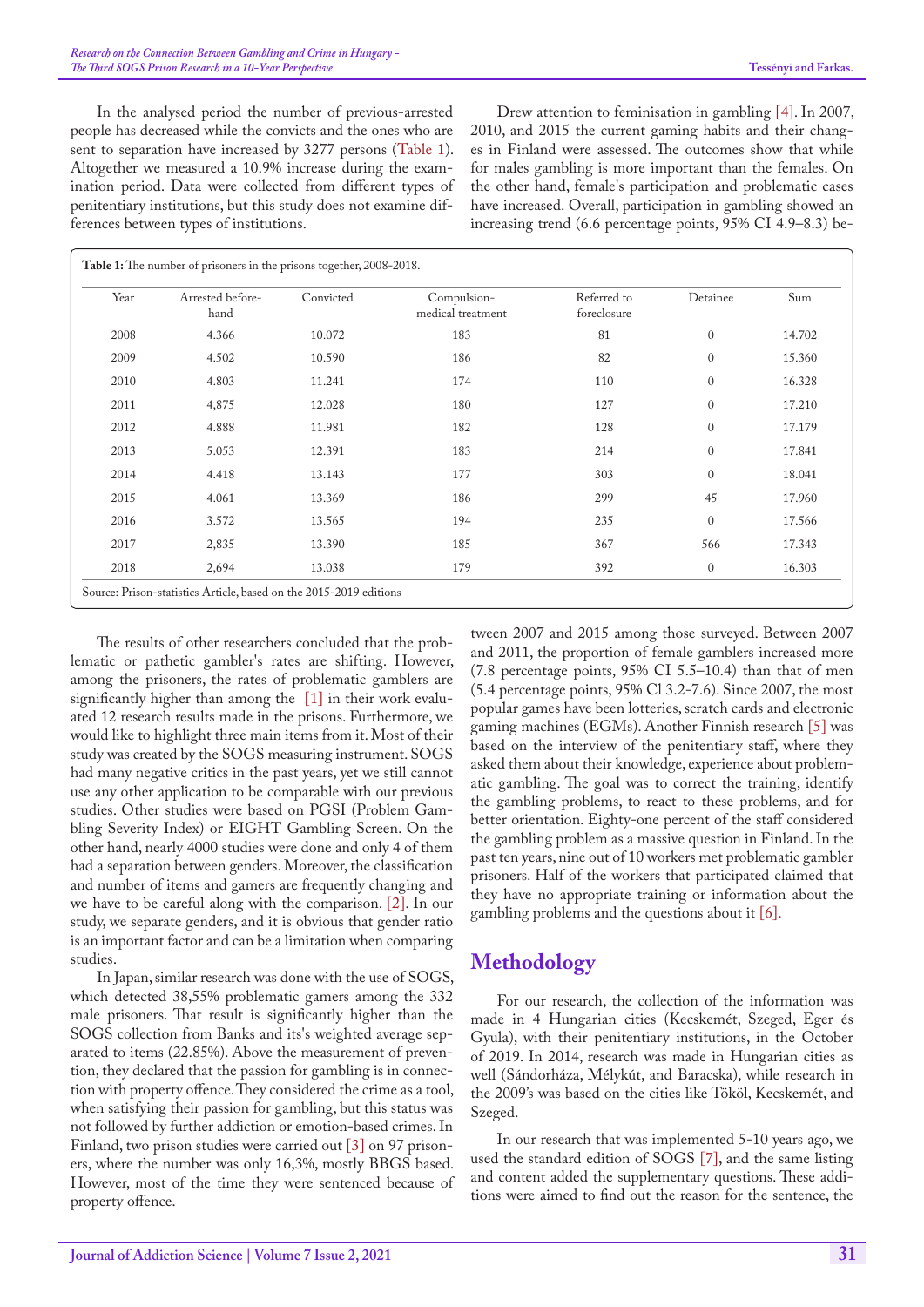addiction problems among the families, and the existence of their addiction and gaming habits.

One-hundred and seventy-four prisoners completed our tests, and 167 of them were accepted. The collection of responses was made in small groups voluntarily with 53 females (31.7%) and 114 (68.3%) males participated. In each case, an interviewer supervised the completion and assisted in the interpretation of the questionnaire.

The tests which were empty, not filled or answers were self-contradictory, have not been reviewed.

## **Results**

Twenty-seven percent of the participating prisoners were under 30 years and only 4% were pensioners. Considering their academic qualifications, the result concluded prisoners with lower qualifications were highly represented. We can see that 35% of young adults and middle-aged people are addicted. In this age group, the reason for the missing of the addicted people is the low pattern portrait. Looking at the academic qualifications and comparing them to the entire population, this factor is lower. However, the addiction rate is only lower among highly educated people with a degree.

[Table 2](#page-2-0) outlines the difference between the genders, following the listing of the SOGS. Research done previously about females concluded fewer addicted but more "at risk" cases than males [\[8](#page-5-4)]. We found 18.9 % of the 53 women that participated as addicted, while there were no gambling problems in 54.7 % of the females that were questioned. Despite this, 28.9% of the males are addicted and the "at risk" category is bigger than with females. The culture influences the differences between the genders, as we can see from previous studies. According to our results ([Table 3](#page-2-1)), while the addiction rate is down by 10 percentage points in the case of females, but that is still not enough difference to consider it statistically remarkable. (chi =  $4.04$  p =  $0.11$ )

We could only consider 33% of the 150 prisoners as problem-free with gambling in our 10-year-old research, and 30% are considered at risk [\(Table 4](#page-2-2)). Our freshly made review found 43% of people as problem-free which again decreased by 5% from 2014. The most significant change is among the addicted

<span id="page-2-1"></span>

| Sex of     |                    |               | <b>SOGS</b> category |               |        |       |
|------------|--------------------|---------------|----------------------|---------------|--------|-------|
| respondent | not<br>problematic |               | Problem<br>gambler   |               | addict |       |
|            | main               | $\frac{0}{0}$ | main                 | $\frac{0}{0}$ | main   | $\%$  |
| Man        | 43                 | 37.70         | 38                   | 33.30         | 33     | 28.90 |
| Woman      | 29                 | 54.70         | 14                   | 26.40         | 10     | 18.90 |
| Altogether | 72                 | 43.11         | 52                   | 31.14         | 43     | 25.75 |

female, where 40% (2014) has dropped to around 25%.

According to the measured results in the September of 2015 by Kutatópont Ltd., 83% of the population was not a problematic gambling player. According to the criteria of PGSI

<span id="page-2-2"></span>

| Table 4: The results of the SOGS Hungarian prison examinations 2009-<br>2019(%) |      |      |      |
|---------------------------------------------------------------------------------|------|------|------|
| Player group                                                                    |      | Year |      |
|                                                                                 | 2009 | 2014 | 2019 |
| not problematic                                                                 | 32.9 | 33.6 | 43.1 |
| compromised                                                                     | 30.7 | 25.7 | 31.1 |
| addicted, problematic player                                                    | 36.4 | 40.7 | 25.8 |
| Source: own                                                                     |      |      |      |

26% do not even play any gambling games, while 57% of the participants or respondents never experienced the examined effects. People from 18 years old and 9% of the older population are considered low-risk players, and the middle-risked community rate is reached 5%. The adult population has 3% of people who are gambling addicts based on the PSGI. We supposed that the prisoners had more severe addiction problems than ordinary civilians. Other addictions like alcohol, drugs can measure this ([Table 5\)](#page-3-0).

In the previous two turns of our research, we asked the question: Has the gambling activity influenced the crime action? Now, 10.8% answered yes, while in 2014, this was 12.14%, which considering the distortions is not a huge dif-

<span id="page-2-0"></span>

| age           | main | $\%$ | addict       | $\%$         | Educational attain-<br>ment | main         | $\%$ | addict       | $\%$  |
|---------------|------|------|--------------|--------------|-----------------------------|--------------|------|--------------|-------|
| $18-30$ years | 45   | 26.9 | 16           | 35.56        | primary                     | 63           | 37.7 | 17           | 26.98 |
|               |      |      |              |              | schools                     |              |      |              |       |
| $31-35$ years | 16   | 9.6  | 1            | 6.25         | vocational training         | 58           | 34.7 | 16           | 27.59 |
| $36-40$ years | 34   | 20.4 | 10           | 29.41        | graduation                  | 33           | 19.8 | 9            | 27.27 |
| $41-62$ years | 63   | 37.7 | 15           | 23.81        | diploma                     | 12           | 7.2  | $\mathbf{1}$ | 8.33  |
| 63 or older   | 6    | 3.6  | $\mathbf{0}$ | $\mathbf{0}$ | unknown                     | $\mathbf{1}$ | 0.6  |              |       |
| unknown       | 3    | 1.8  |              |              |                             |              |      |              |       |

**Journal of Addiction Science | Volume 7 Issue 2, 2021**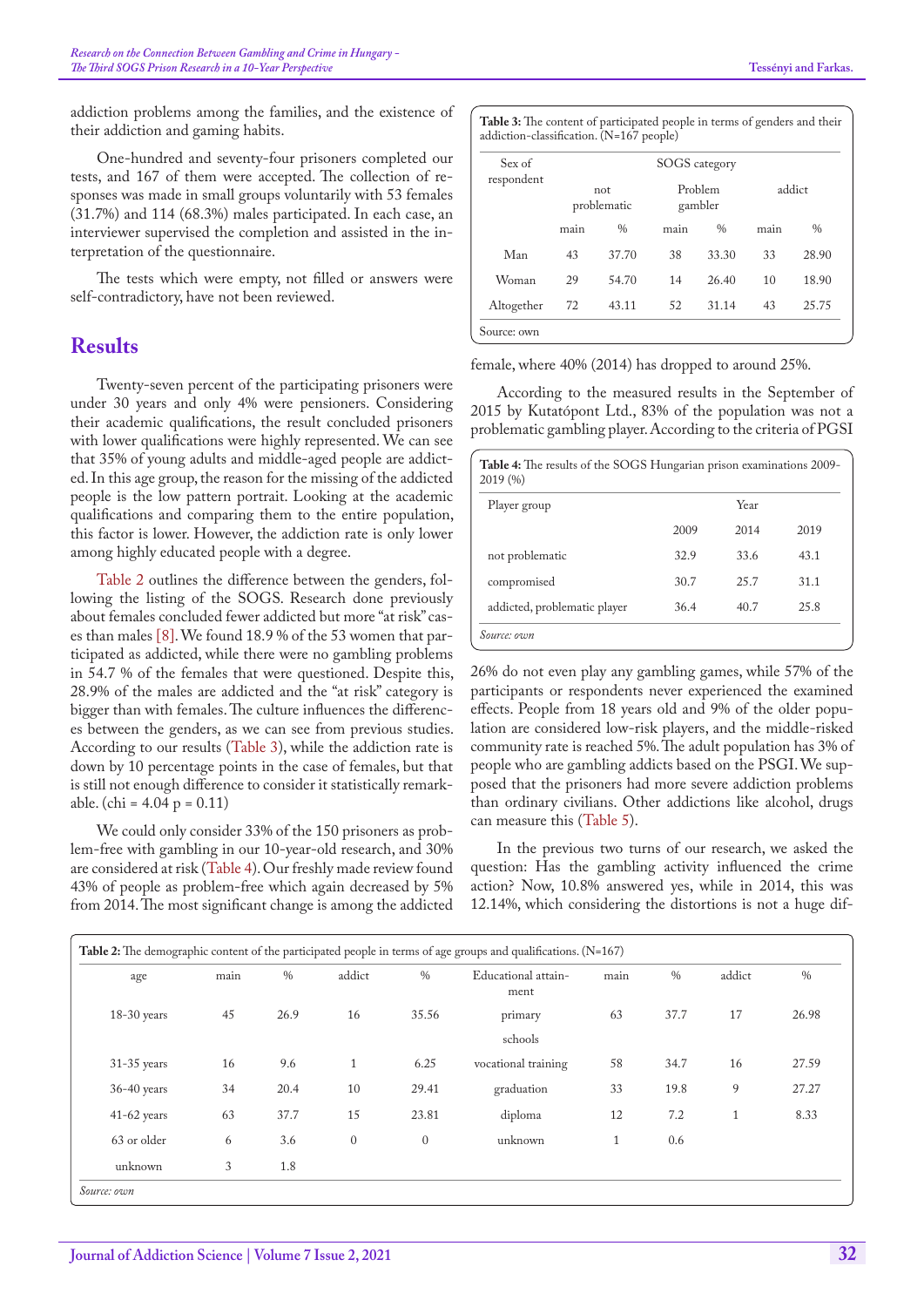<span id="page-3-0"></span>

| year | alcohol | drug | alcohol and<br>drugs | gambling | other |
|------|---------|------|----------------------|----------|-------|
| 2009 | 12.85   | 19.3 | 5.71                 | 12.14    | 12.1  |
| 2014 | 12.85   | 21.4 | 4.28                 | 9.28     | 10.7  |
| 2019 | 10.2    | 22.2 | 4.9                  | 16.2     | 18.4  |

ference.

In the SOGS test, the participants selected most of the time the "over-spending" which means that he/she played more than the expected or planned originally (40%). Another standard answer was that he/she felt guilty about the consequences of gambling (35%). In the case of the addicted people, next to the over-spending (93%), they claimed that they felt their behaviour as a problem (86%).

In [figure 1](#page-3-1), we can see that in the case of addicted people, the rate of overspending is systematically higher while in case of "at risk" category this is mostly equal between other kinds of bets. The 68% of the non-problematic gamblers played not at all or with a bet under 1000 HUF (3.5USD). The answer "100 HUF or a lower amount" is not reliable because with the current legally purchased game opportunities are more expensive than this threshold amount.

Analysing the relevant spending categories with the earlier research year's results [\(Table 6\)](#page-3-2), we can see that there are minor differences. The U-formed spending is still existing meaning that the smaller amount of spending is more frequent between the addicted people. In cases when the spending is above 10.000 HUF (35USD) a few weeks are enough to endanger and influence the gambler or his/her family life if we consider an average level of income.

In the case of addicts, most of the game options are more popular ([Table 7](#page-3-3)). But the best option is still the slot machines followed by direct fortune tickets. There are gender differences between the game types. While the slot machines and fortune tickets are popular among males; these are only middle-popular for female members. Next to the fortune tickets, they also prefer the lottery.



<span id="page-3-1"></span>**Figure 1:** The number of gamblers in the SOGS categories, in terms of the highest played bet.\*

\*Approximately 1 USD is 300 HUF or 1 Eur is 350 HUF, 1 national lottery game is 1 USD

*Source: own*

Our research from 2014 show that when addicted people run out of resources, they choose to sell belongings from the household or other personal belongings to cover their next bets. In our current study, we reviewed the behaviour in the case when there is no more money left. Non-problematic people did not experience any issue and does not reach for additional funding.

<span id="page-3-3"></span>

| <b>Table 7:</b> The frequency of each gaming type according to the SOGS<br>gambler categories. |                      |                    |               |                    |
|------------------------------------------------------------------------------------------------|----------------------|--------------------|---------------|--------------------|
|                                                                                                | not prob-<br>lematic | Problem<br>gambler | $ad-$<br>dict | $a$ lto-<br>gether |
| card                                                                                           | 1                    | 5                  | 9             | 15                 |
| horserace                                                                                      | 0                    | $\Omega$           | 3             | 3                  |
| <b>Sports Betting</b>                                                                          | 3                    | 3                  | 14            | 20                 |
| cube                                                                                           | $\Omega$             | $\overline{2}$     | 8             | 10                 |
| casino                                                                                         | $\Omega$             | $\overline{2}$     | 11            | 13                 |
| lottery                                                                                        | 5                    | 9                  | 9             | 23                 |
| bingo                                                                                          | 0                    | 1                  | 4             | 5                  |
| stock exchange                                                                                 | 0                    | $\theta$           | 1             | 1                  |
| game machine                                                                                   | $\Omega$             | 8                  | 21            | 29                 |
| bowling, billiards,<br>golf                                                                    | 3                    | 5                  | 6             | 14                 |
| lottery ticket                                                                                 | $\overline{4}$       | 7                  | 20            | 31                 |
| other game                                                                                     | 1                    | $\theta$           | 3             | 4                  |
| Source: own                                                                                    |                      |                    |               |                    |

<span id="page-3-2"></span>

| maximum amount played<br>$(HUF^*)$ | 2009(%) | addict (person) | 2014(%) | addict (person) | 2019(%) | addict (person) |
|------------------------------------|---------|-----------------|---------|-----------------|---------|-----------------|
| $100 - 999$                        | 18.1    | $\Omega$        | 22.9    | 6               | 21.6    | 3               |
| 1000-4999                          | 11.6    | 4               | 14.3    |                 | 13.2    | 4               |
| 5000-9999                          | 17.4    | 9               | 11.4    | 9               | 12.0    | 5               |
| 10000-100000                       | 13.8    | 15              | 17.1    |                 | 15.6    | 14              |
| Over 100,000                       | 23.9    | 22              | 16.4    | 17              | 16.2    | 16              |

\*Approximately 1 USD is 300 HUF or 1 Eur is 350 HUF, 1 national

*Source: own*

lottery game is 1 USD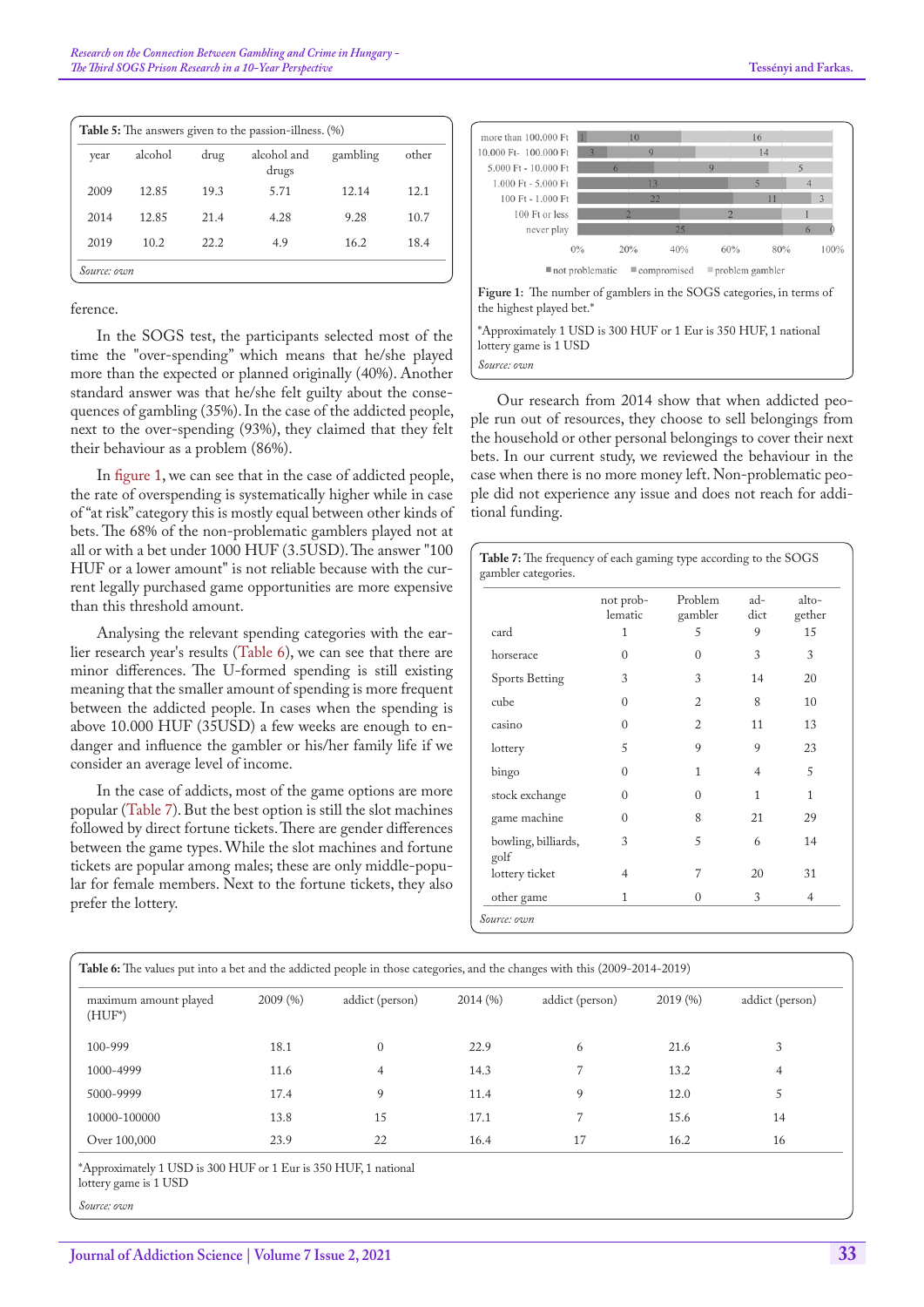This can be a remarkable sign, which draws the community's attention, that the addiction must be handled. In [table 8](#page-4-0), we can see that the "at risk" people regularly get money from the "family budget." At the same time, the addicts turn to further relationships, and selling personalty is highly frequent as well as the previous investigations.

Most of the participants were currently jailed for theft; although these crimes usually have a more moderate penalty. The data from previous years are not reliable because not just the participants but the examined institutes were changed. (For them, the most important thing is the identification with

<span id="page-4-0"></span>

|                                               |                | Problem<br>gambler |    | addict        |
|-----------------------------------------------|----------------|--------------------|----|---------------|
| A way to make extra money                     | N              | $\frac{0}{0}$      | N  | $\frac{0}{0}$ |
| from household money                          | 7              | 38.9%              | 14 | 37.8%         |
| from your spouse / partner                    | 5              | 27.8%              | 18 | 48.6%         |
| relatives or father-in-law, mother-<br>in-law | 2              | 11.1%              | 19 | 51.4%         |
| from a bank or credit institution             | 1              | 5.6%               | 9  | 24.3%         |
| credit card                                   | 1              | 5.6%               | 11 | 29.7%         |
| usury                                         | 0              | $0.0\%$            | 10 | 27.0%         |
| sold bonds and securities                     | 1              | 5.6%               | 2  | 5.4%          |
| sold his personal or family property          | $\overline{2}$ | 11.1%              | 27 | 73.0%         |
| tried to use non-existent cover               | 1              | 5.6%               | 15 | 40.5%         |

the addiction, the robbery is high, based on the comparison by the Bonferroni-correction.) This means that only 8.6% is sentenced for robbery from the non-problematic person category. In the "at risk" category, the number is 14 % and in the addicted person category, the number is 30.2% respectively. So we can suppose that the passion for gambling influences the opportunity that the player needs the money even with violence. Those who signed "other crimes" (59) have given a specific answer, mostly fraud. Interesting fact for further analyses, that we found fewer cases in connection with drugs but more crimes including counter-life (harming life) crimes. This can mean to us that who is a gambling addict can be coherent to Impulse control disorder [[9\]](#page-5-5).

In connection with committed crimes [\(Table 9\)](#page-4-1), we questioned if the perpetrator is recidivous or not, and the answers were 50/50 yes or no. Based on the SOGS categories, people who are addicted, mostly recidivous as well. (chi = 10.412, p=0.005). However, if we put the data into comparison by genders, then it is clear to see that the coherence is only significant in the male section, the female category is not relevant. (chi =  $4.565$ ,  $p = 0.102$ 

We can find a correlation between the categories of the SOGS and the self-confess gambling addiction (r =0.37, p:0.01) currently. First, this validates the test, secondly orientates in practice, that these claims of the prisoners are usually

<span id="page-4-1"></span>

|            |      | 2014          |      | 2009          |      | 2019          |  |
|------------|------|---------------|------|---------------|------|---------------|--|
| crime      | main | $\frac{0}{0}$ | main | $\frac{0}{0}$ | main | $\frac{0}{0}$ |  |
| burglary   | 12   | 7.3           | 13   | 7.8           | 11   | 6.7           |  |
| assault    | 25   | 15.2          | 13   | 7.8           | 22   | 13.5          |  |
| robbery    | 45   | 27.4          | 30   | 18.0          | 26   | 16.0          |  |
| theft      | 26   | 15.9          | 46   | 27.5          | 41   | 25.2          |  |
| truculence | 9    | 5.5           | 18   | 10,8          | 17   | 10.4          |  |
| other      | 47   | 28.7          | 47   | 28,1          | 87   | 53.4          |  |

reliable. It is essential to react to these signs, especially when there is no screening or individual measurement option for gambling addiction.

In the human-connection sphere, the non-problematic gamblers, most of the time in friend communities, have met people with gambling addiction. In the addicted category, the addiction of brother/sister is more frequent, next to that friends, relatives, and the father is happened to be a gambling addict. In the past, any kind of addiction 30% of the nonproblematic and the "at risk" gamblers played, while with the addicts, this number is 45%, but this difference is not significant. Circumstances that we monitored are the previous labour contract or the decision for raising a child but cannot find a connection between them and the gambling addiction.

#### **Summary**

To summarize, compared the 5 and 10 years-ago monitored results and the fresh 2019 one, we could declare that the gambling addiction rate is dropped 10% in the prison population. In our opinion, the main reason behind this is that in this current monitoring program, most of the participant was a woman. In the 2014 examination, there were only ten women participants; in 2019 this number was 53. From this information, we can conclude that gambling addiction impacts two thirds of men and half of the women prisoners. We can also declare that in the future, we should monitor the different gaming habits and attitudes separately by gender. As we saw during the test filling the woman section was behaving disorderly. They were talking with each other and were looking at the other's answers and took twice as much time to complete the test than on the male side. We could see a minor difference in connection with the game types as well.

In connection with crimes, we could make an apparent coherence in between the gambling addicts and robbery. In addition to this, the searchers must pay attention to the life-harming crimes too because according to the open answers, that area is coherent surely. In terms of drug usage, the rate is just a few percent higher with gambling addicts, but this is not relevant statistically. Also, have to mention that more people claimed themselves as drug addicts (43%) than gambling addicts (31.4%), but this is not accurate. In our examination,